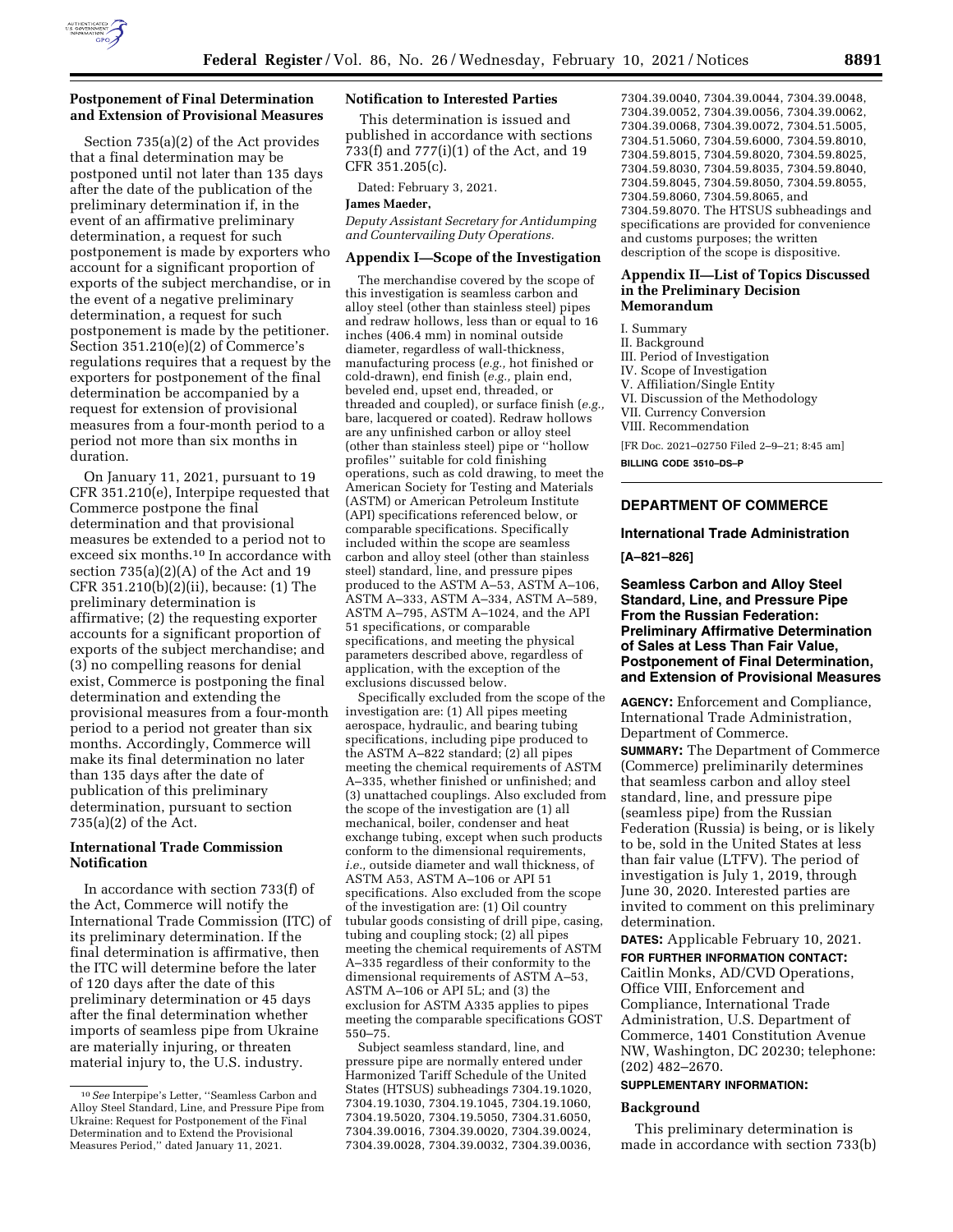of the Tariff Act of 1930, as amended (the Act). Commerce published the notice of initiation of this investigation on August 4, 2020.1 On November 19, 2020, Commerce postponed the preliminary determination of this investigation, and the revised deadline is now February 3, 2021.2 For a complete description of the events that followed the initiation of this investigation, *see* the Preliminary Decision Memorandum.3 A list of topics included in the Preliminary Decision Memorandum is included as Appendix II to this notice. The Preliminary Decision Memorandum is a public document and is on file electronically via Enforcement and Compliance's Antidumping and Countervailing Duty Centralized Electronic Service System (ACCESS). ACCESS is available to registered users at *[https://](https://access.trade.gov) [access.trade.gov.](https://access.trade.gov)* In addition, a complete version of the Preliminary Decision Memorandum can be accessed directly at *[http://enforcement.trade.gov/frn/.](http://enforcement.trade.gov/frn/)*  The signed and the electronic versions of the Preliminary Decision Memorandum are identical in content.

### **Scope of the Investigation**

The products covered by this investigation are seamless pipe from Russia. For a complete description of the scope of this investigation, *see*  Appendix I.

#### **Scope Comments**

In accordance with the preamble to Commerce's regulations, the *Initiation Notice* set aside a period of time for parties to raise issues regarding product coverage (*i.e.,* scope).4 Certain interested parties commented on the scope of the investigation as it appeared in the *Initiation Notice.*5 For a summary of the product coverage comments and rebuttal responses submitted to the record for this investigation, and accompanying discussion and analysis of all comments timely received, *see* the

3*See* Memorandum, ''Decision Memorandum for the Preliminary Affirmative Determination in the Less-Than-Fair-Value Investigation of Seamless Carbon and Alloy Steel Standard, Line, and Pressure Pipe from Russia,'' dated concurrently with, and hereby adopted by, this notice.

4*See Antidumping Duties; Countervailing Duties, Final Rule,* 62 FR 27296, 27323 (May 19, 1997). 5*See Initiation Notice.* 

Preliminary Scope Decision Memorandum.6 Commerce is preliminarily modifying the scope language as it appeared in the *Initiation Notice. See* the revised scope in Appendix I to this notice.

The deadline to submit scope case briefs was established in the Preliminary Scope Decision Memorandum.7 There will be no further opportunity for comments on scoperelated issues.

#### **Methodology**

Commerce is conducting this investigation in accordance with section 731 of the Act. Commerce has calculated export prices in accordance with section 772(a) of the Act. Normal value is calculated in accordance with section 773 of the Act. For a full description of the methodology underlying the preliminary determination, *see* the Preliminary Decision Memorandum.

## **All-Others Rate**

Section 733(d)(1)(A)(ii) of the Act provides that in the preliminary determination, Commerce shall determine an estimated all-others rate for all exporters and producers not individually examined. Pursuant to section 735(c)(5)(A) of the Act, this rate shall be an amount equal to the weighted average of the estimated weighted-average dumping margins established for exporters and producers individually investigated, excluding any zero and *de minimis* margins, and any margins determined entirely under section 776 of the Act.

Commerce calculated an individual estimated weighted-average dumping margin for PAO TMK and Volzhsky Pipe Plant (collectively, TMK), the only individually examined exporter/ producer in this investigation. Because the only individually calculated dumping margin is not zero, *de minimis,* or based entirely on facts otherwise available, the estimated weighted-average dumping margin calculated for TMK is the dumping margin assigned to all other producers and exporters, pursuant to section  $735(c)(5)(A)$  of the Act.

## **Preliminary Determination**

Commerce preliminarily determines that the following estimated weightedaverage dumping margins exist:

| Exporter/producer                                                             | Estimated<br>weighted-<br>average<br>dumping<br>margin<br>(percent) |
|-------------------------------------------------------------------------------|---------------------------------------------------------------------|
| PAO TMK/Volzhsky Pipe Plant<br>Joint Stock Company <sup>8</sup><br>All Others | 209.72<br>209.72                                                    |

#### **Suspension of Liquidation**

In accordance with section 733(d)(2) of the Act, Commerce will direct U.S. Customs and Border Protection (CBP) to suspend liquidation of entries of subject merchandise, as described in Appendix I, entered, or withdrawn from warehouse, for consumption on or after the date of publication of this notice in the **Federal Register**.

Further, pursuant to section 733(d)(1)(B) of the Act and 19 CFR 351.205(d), Commerce will instruct CBP to require a cash deposit equal to the estimated weighted-average dumping margin or the estimated all-others rate, as follows: (1) The cash deposit rate for the respondents listed in the table above will be equal to the company-specific estimated weighted-average dumping margins determined in this preliminary determination; (2) if the exporter is not a respondent identified in the table above, but the producer is, then the cash deposit rate will be equal to the company-specific estimated weightedaverage dumping margin established for that producer of the subject merchandise; and (3) the cash deposit rate for all other producers and exporters will be equal to the all-others estimated weighted-average dumping margin. These suspension of liquidation instructions will remain in effect until further notice.

#### **Disclosure**

Commerce intends to disclose its calculations and analysis performed to interested parties in this preliminary determination within five days of any public announcement or, if there is no public announcement, within five days of the date of publication of this notice in accordance with 19 CFR 351.224(b).

<sup>1</sup>*See Seamless Carbon and Alloy Steel Standard, Line, and Pressure Pipe from the Czech Republic, the Republic of Korea, the Russian Federation, and Ukraine: Initiation of Less-Than-Fair Value Investigations,* 85 FR 47176 (August 4, 2020)

<sup>(</sup>*Initiation Notice*). 2*See Seamless Carbon and Alloy Steel Standard, Line, and Pressure Pipe from the Republic of Korea, the Russian Federation, and Ukraine: Postponement of Preliminary Determinations in the Less-Than-Fair-Value Investigations,* 85 FR 73687 (November 19, 2020).

<sup>6</sup>*See* Memorandum, ''Antidumping and Countervailing Duty Investigations of Seamless Carbon and Alloy Steel Standard, Line, and Pressure Pipe from the Czech Republic, the Republic of Korea, the Russian Federation, and Ukraine: Preliminary Scope Decision Memorandum,'' dated January 13, 2021

<sup>&</sup>lt;sup>7</sup> Case briefs, other written comments, and rebuttal briefs submitted in response to this preliminary LTFV determination should not include scope-related issues. *See* Preliminary Scope Decision Memorandum; and ''Public Comment'' section of this notice.

<sup>8</sup>Commerce has preliminarily determined that the following affiliated companies constitute a single entity: PAO TMK, Volzhsky Pipe Plant Joint Stock Company, Taganrog Metallurgical Plant Joint Stock Company, Sinarsky Pipe Plant Joint Stock Company, and Seversky Pipe Plant Joint Stock Company. *See* Preliminary Decision Memorandum.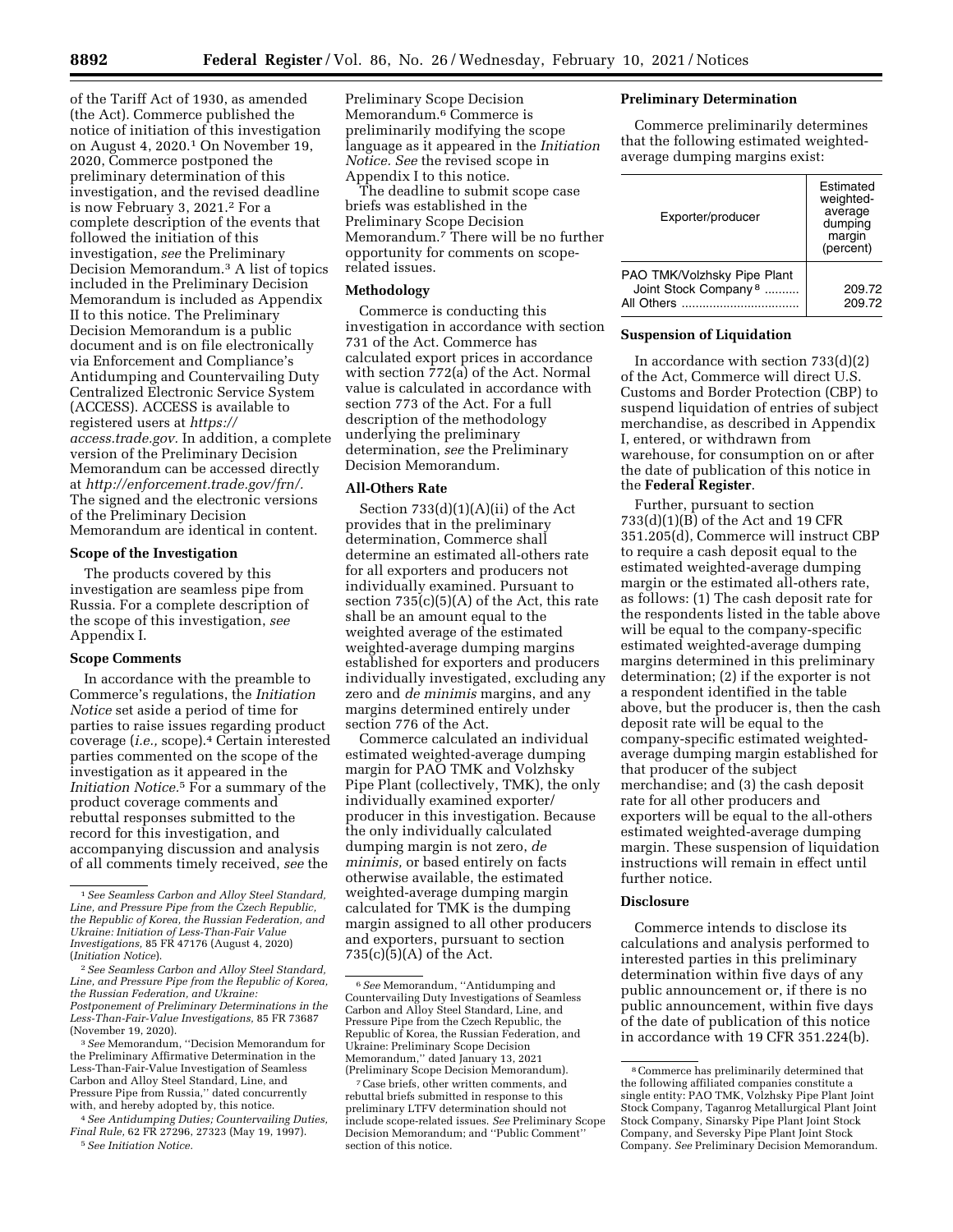## **Verification**

As provided in section 782(i)(1) of the Act, Commerce intends to verify the information relied upon in making its final determination. Normally, Commerce verifies information using standard procedures, including an onsite examination of original accounting, financial, and sales documentation. However, due to current travel restrictions in response to the global COVID–19 pandemic, Commerce is unable to conduct on-site verification in this investigation. Accordingly, we intend to verify the information relied upon in making the final determination through alternative means in lieu of an on-site verification.

### **Public Comment**

Case briefs or other written comments on non-scope issues may be submitted to the Assistant Secretary for Enforcement and Compliance. Interested parties will be notified of a timeline for the submission of such case briefs and written comments at a later date. Rebuttal briefs, limited to issues raised in the case briefs, may be submitted no later than seven days after the deadline for case briefs. Commerce has temporarily modified certain of its requirements for serving documents containing business proprietary information until further notice.9 Pursuant to 19 CFR 351.309(c)(2) and (d)(2), parties who submit case briefs or rebuttal briefs in this investigation are encouraged to submit with each argument: (1) A statement of the issue; (2) a brief summary of the argument; and (3) a table of authorities.

Pursuant to 19 CFR 351.310(c), interested parties who wish to request a hearing, limited to issues raised in the case and rebuttal briefs, must submit a written request to the Assistant Secretary for Enforcement and Compliance, U.S. Department of Commerce, within 30 days after the date of publication of this notice. Requests should contain the party's name, address, and telephone number, the number of hearing participants, whether any participant is a foreign national, and a list of the issues to be discussed. If a request for a hearing is made, Commerce intends to hold the hearing at a time and date to be determined. Parties should confirm the date and time of the hearing two days before the scheduled hearing date.

# **Postponement of Final Determination and Extension of Provisional Measures**

Section 735(a)(2) of the Act provides that a final determination may be postponed until not later than 135 days after the date of the publication of the preliminary determination if, in the event of an affirmative preliminary determination, a request for such postponement is made by exporters who account for a significant proportion of exports of the subject merchandise, or in the event of a negative preliminary determination, a request for such postponement is made by the petitioner. Section 351.210(e)(2) of Commerce's regulations requires that a request by the exporters for postponement of the final determination be accompanied by a request for extension of provisional measures from a four-month period to a period not more than six months in duration.

On January 5, 2021, pursuant to 19 CFR 351.210(e), TMK requested that Commerce postpone the final determination and that provisional measures be extended to a period not to exceed six months.10 In accordance with section 735(a)(2)(A) of the Act and 19 CFR 351.210(b)(2)(ii), because: (1) The preliminary determination is affirmative; (2) the requesting exporters account for a significant proportion of exports of the subject merchandise; and (3) no compelling reasons for denial exist, Commerce is postponing the final determination and extending the provisional measures from a four-month period to a period not greater than six months. Accordingly, Commerce will make its final determination no later than 135 days after the date of publication of this preliminary determination, pursuant to section 735(a)(2) of the Act.

# **International Trade Commission Notification**

In accordance with section 733(f) of the Act, Commerce will notify the International Trade Commission (ITC) of its preliminary determination. If the final determination is affirmative, then the ITC will determine before the later of 120 days after the date of this preliminary determination or 45 days after the final determination whether imports of seamless pipe from Russia are materially injuring, or threaten material injury to, the U.S. industry.

## **Notification to Interested Parties**

This determination is issued and published in accordance with sections 733(f) and 777(i)(1) of the Act, and 19 CFR 351.205(c).

Dated: February 3, 2021.

## **James Maeder,**

*Deputy Assistant Secretary for Antidumping and Countervailing Duty Operations.* 

## **Appendix I**

#### **Scope of the Investigation**

The merchandise covered by the scope of this investigation is seamless carbon and alloy steel (other than stainless steel) pipes and redraw hollows, less than or equal to 16 inches (406.4 mm) in nominal outside diameter, regardless of wall-thickness, manufacturing process (*e.g.,* hot finished or cold-drawn), end finish (*e.g.,* plain end, beveled end, upset end, threaded, or threaded and coupled), or surface finish (*e.g.,*  bare, lacquered or coated). Redraw hollows are any unfinished carbon or alloy steel (other than stainless steel) pipe or ''hollow profiles'' suitable for cold finishing operations, such as cold drawing, to meet the American Society for Testing and Materials (ASTM) or American Petroleum Institute (API) specifications referenced below, or comparable specifications. Specifically included within the scope are seamless carbon and alloy steel (other than stainless steel) standard, line, and pressure pipes produced to the ASTM A–53, ASTM A–106, ASTM A–333, ASTM A–334, ASTM A–589, ASTM A–795, ASTM A–1024, and the API 51 specifications, or comparable specifications, and meeting the physical parameters described above, regardless of application, with the exception of the exclusions discussed below.

Specifically excluded from the scope of the investigation are: (1) All pipes meeting aerospace, hydraulic, and bearing tubing specifications, including pipe produced to the ASTM A–822 standard; (2) all pipes meeting the chemical requirements of ASTM A–335, whether finished or unfinished; and (3) unattached couplings. Also excluded from the scope of the investigation are (1) all mechanical, boiler, condenser and heat exchange tubing, except when such products conform to the dimensional requirements, i.e., outside diameter and wall thickness, of ASTM A–53, ASTM A–106 or API 51 specifications. Also excluded from the scope of the investigation are: (1) Oil country tubular goods consisting of drill pipe, casing, tubing and coupling stock; (2) all pipes meeting the chemical requirements of ASTM A–335 regardless of their conformity to the dimensional requirements of ASTM A–53, ASTM A–106 or API 5L; and (3) the exclusion for ASTM A–335 applies to pipes meeting the comparable specifications GOST 550–75.

Subject seamless standard, line, and pressure pipe are normally entered under Harmonized Tariff Schedule of the United States (HTSUS) subheadings 7304.19.1020, 7304.19.1030, 7304.19.1045, 7304.19.1060, 7304.19.5020, 7304.19.5050, 7304.31.6050, 7304.39.0016, 7304.39.0020, 7304.39.0024,

<sup>9</sup>*See Temporary Rule Modifying AD/CVD Service Requirements Due to COVID–19; Extension of Effective Period,* 85 FR 41363 (July 10, 2020).

<sup>10</sup>*See* TMK's Letter, ''Seamless Carbon and Alloy Steel Standard, Line, and Pressure Pipe (''SSLP Pipe'') from Russia: Request to Postpone the Final Determination,'' dated January 5, 2021.